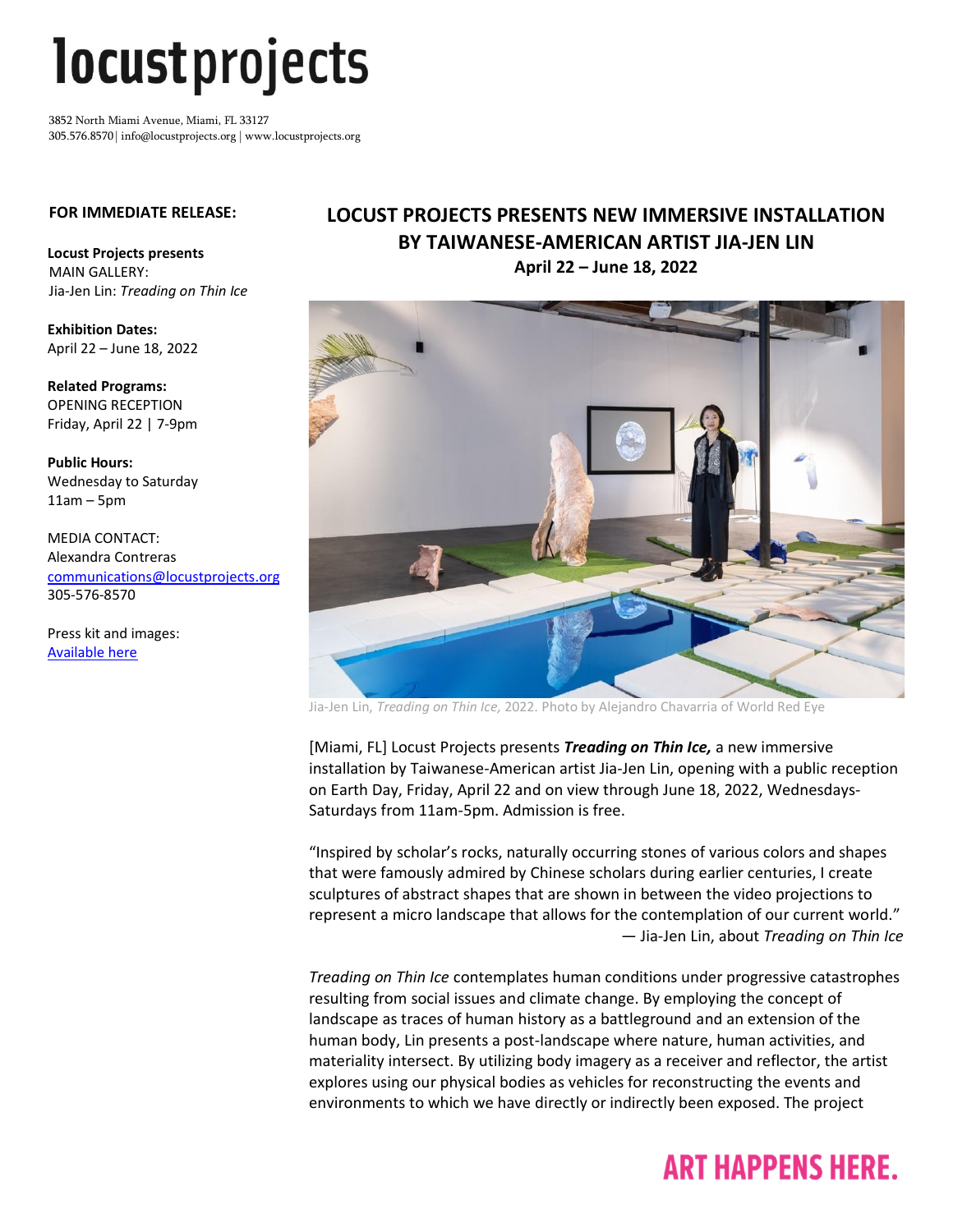## *locustprojects*

3852 North Miami Avenue, Miami, FL 33127 305.576.8570 | info@locustprojects.org | www.locustprojects.org

> integrates sculpture, video projections, and sound into a large site-specific installation.

In the installation at Locust Projects, Lin presented a manmade natural environment to explore adaptation, the psychological space, and subtle changes in our everyday lives under the inevitable—our changing environment. Manipulating our senses of familiar and unfamiliar, the center of the exhibition is a backyard-like installation that situates the artist's sculptures with concrete pavers and artificial grass, which are commonly used for patios in Florida. The main video is projected onto a large screen above a blue-mirrored plexiglas that symbolizes a backyard swimming pool.



With footage that includes natural and artificial landscapes, an interview at a genetic laboratory, a scene with actors and a scenic panorama captured on Mars, the video creates a cross-path dialogue exploring our existence and the connections among change, adaptation, hope, human behavior, and emotions. The single-shot improvised acting by two actors, An-Ru Chu and Christopher J. Staley, explores our current moments and the fine line between genuine human reaction and sophisticated acting, based on the concepts found in Samuel Beckett's *Happy Days* and *Waiting for Godot*. An interview with scientist Dave Jackson about his blue-sky research at Cold Spring Harbor Laboratory in New York provides a neutral explanation of why artificial changes and genetic exploration have become inevitable and reflects the parallel path that both artists and scientists pursue to prove a concept. Lin also explores the boundary between artificial, natural, and imagined landscape through the eye of a digital camera while visiting a Fairchild Tropical Botanic Garden in Florida.

Lin collaborated with Berlin-based sound artist Cedrik Fermont and new media artist Chun-Li Wang on the soundtrack and 3D animations for the video. Fermont created sound and music that respond to the imagery

and channel the emotions of the video. Wang animated both 3D patterns to visualize Lin's concepts and an imagined landscape based on images of a collapsing iceberg, Mars (by NASA), and the online texture library Megascans.

The sculptures are inspired by scholar's rocks, naturally occurring stones of various colors and abstract shapes that were famously admired by Chinese scholars during earlier centuries. These represent a micro landscape that allows for contemplating our current world. The sculptures appear deformed by outer forces and represent a combination of the human body, animals, and rock with no specific contoured reference.

*Treading on Thin Ice* premieres at Locust Projects and will continue its expedition in the Arctic Circle in Svalbard, Norway in 2022. The exhibition is commissioned by Locust Projects, and supported, in part, by the National Culture and Arts Foundation of Taiwan and The Puffin Foundation.

Image: Jia-Jen Lin, *Treading on Thin Ice* Performance by An-Ru Chu. Videography by Manuel Molina Martagon. Photo by Kuo-Heng Huang. Video production advisory by Manuel Molina Martagon.